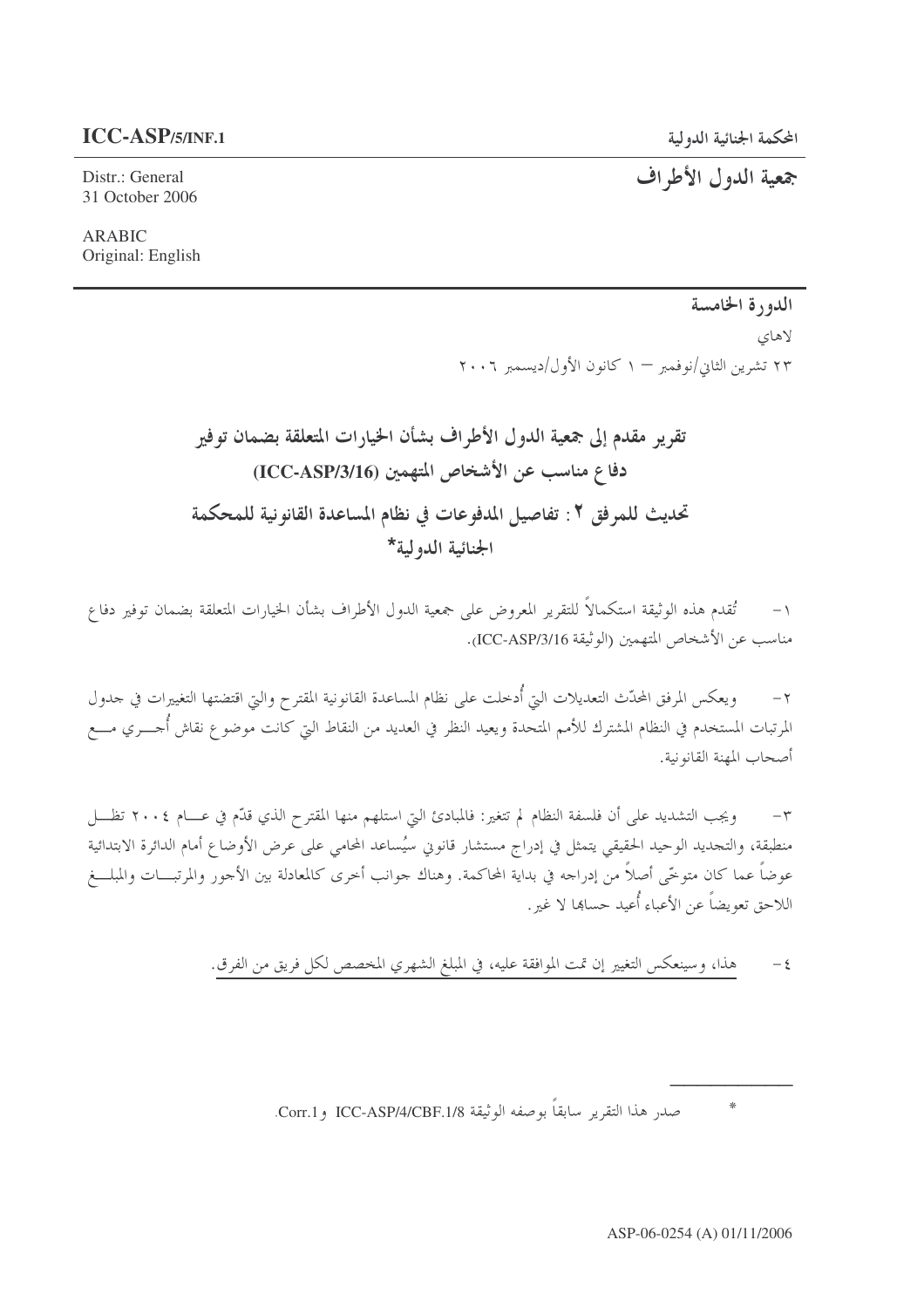أو لاً — المرحلة التمهيدية

ألف – ً من مرحلة التحقيق إلى المثول الأول أمام المحكمة

٥– في حال احتياج المساعدة لأغراض الاستحواب والتدخل لدى الدائرة التمهيدية، أو غيرها، يتم الدفع علـــي أســــاس التناسب، مع اقتراح دفع ٧٠٠ يورو (بالإضافة إلى تعويض الأعباء المهنية الذي لا يتجاوز ٤٠٪ من الأحور (٢٨٠ يورو) في اليوم، مع مراعاة الحد الأقصى الشهري البالغ ٨٦٢٤ لم يورو (*أي ما يعادل مرتب موظف (في الأمم المتحدة/المحكمة الجنائيـــة* ا*لدولية) برتبة ف-٥: موظف قانونى أقدم أو ع*ضو *هيئة ادعاء أقدم)،* يضاف إلى ذلك تعويض الأعباء المهنية الذي لا يتحاوز ٤٠٪ من المرتب (٤٦٥ ٣ يورو).

> من المثول الأول أمام المحكمة إلى حضور أول جلسة لعرض الأوضاع أمام الدائرة الابتدائية باءِ –

المبلغ المقترح دفعه هو ١٦ ٣١٨ يورو، يضاف إليه تعويض الأعباء المهنية الذي لا يتحاوز ٤٠٪ من مرتب أفـــراد  $-7$ الفئة الفنية (٥٤٦ ٣ يورو)، أي ما يعادل ١٩ ٨٦٤ يورو في الشهر لكامل فريق الدفاع.

> توزع المدفوعات المتعلقة بكلِّ فئة من فئات الموظفين داخل فريق الدفاع على النحو التالي:  $-\vee$

- محامي دفاع رئيسي: ٨٦٤ ٨ يورو (أي ما يعادل مرتب موظف (في الأمم المتحدة/المحكمة الجنائية الدولية) برتبــة ف-0: موظف قانوين أقدم أو عضو هيئة ادعاء أقدم)، يضاف إلى ذلك تعويض الأعباء المهنية السذى لا يتجساوز ٤٠٪ من المرتب (٤٦٥ ٣ يورو).
- مساعد: ٤٥٤ ٣يورو (أي ما يعادل مرتب موظف (في الأمم المتحدة/المحكمة الجنائية الدولية) من فئة الخسلهات العامة برتبة " خ ع-٥" : مساعد قانوني/إداري/لغوي).
	- مبلغ الأحر الثابت المتوافر: • ٤ يورو.

ثانياً – موحلة المحاكمة الابتدائية

من أول جلسة لعرض الأوضاع أمام الدائرة الابتدائية وحتى المرافعات النهائية ألف–

خلافاً للاقتراح المقدم عام ٢٠٠٤، تم الاتفاق، إثر مشاورات مكثفة أُجريت مع أصحاب المهنة القانونية، على أنــــه  $-\lambda$ ينبغي تمكين المستشار القانوني الذي سيساعد المحامي في عرض الأوضاع أمام الدائرة الابتدائية من أن ينضم إلى الفريق قبل بدء المحاكمة، وذلك لكي يُمنح الوقت اللازم للوقوف على القضيّة وللتعاون في سبيل إعداد استراتيجية الدفاع أثناء المحكمة.

المبلغ المقترح دفعه هو ٢٨ ٢٠٧ يورو، يضاف إليه تعويض الأعباء المهنية الذي لا يتجاوز ٤٠٪ من المرتب (٢٠٢ ٨  $-9$ يورو)، أي ما يعادل ٢٦ ٥٠٩ يورو في الشهر لكامل فريق الدفاع.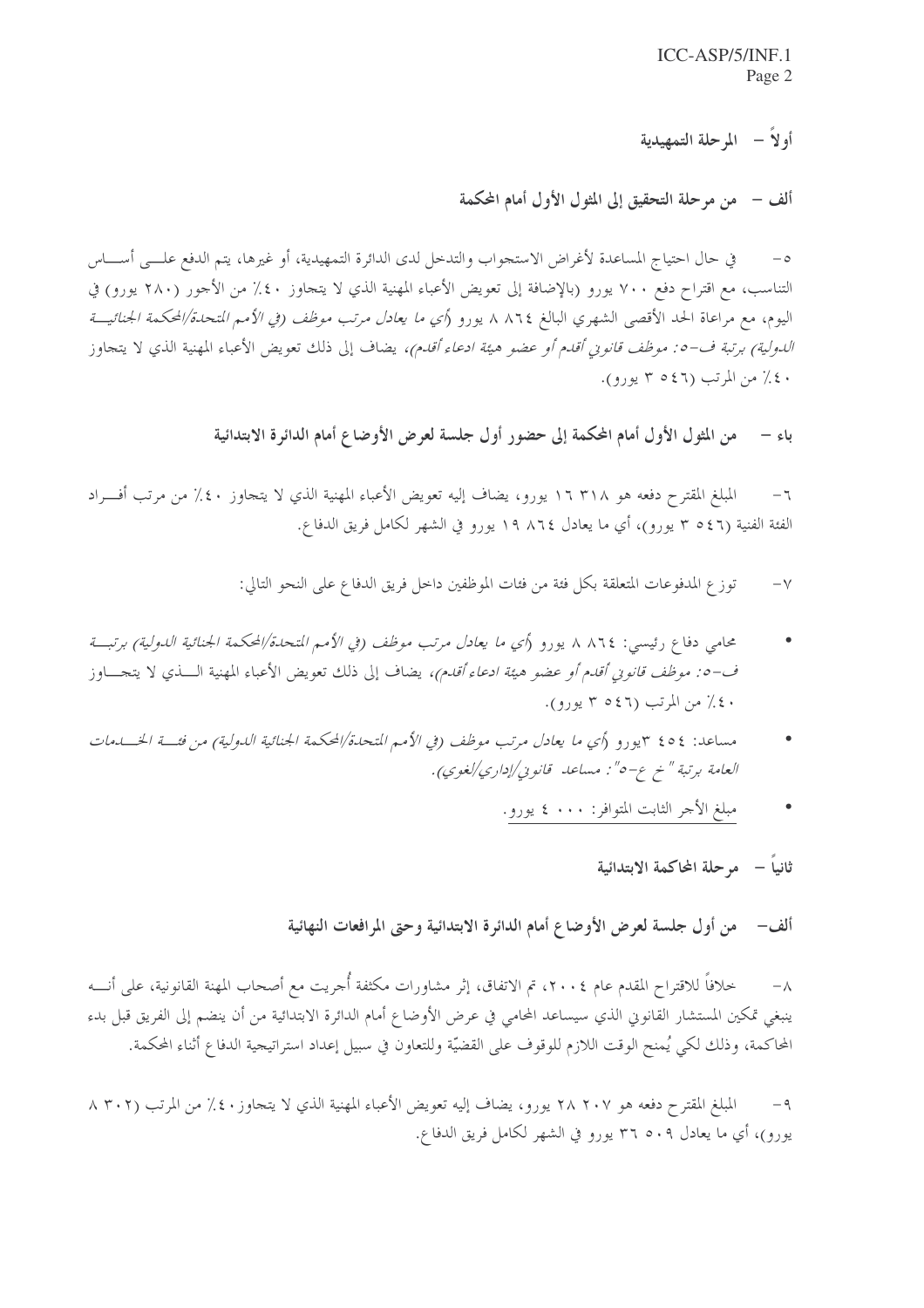- وتوزع المدفوعات المتعلقة بكل فئة من فئات الموظفين داخل فريق الدفاع على النحو التالي:  $-1$ .
- محامي دفاع رئيسي: ٤٦٤ ٨ يورو (*أي ما يعادل مرتب موظف (في الأمم المتحدة/المحكمة الجنائية الدولية) برتبــة* ف-٥: موظف قانوين أقدم أو عضو هيئة ادعاء أقدم)، يضاف إلى ذلك تعويض الأعباء المهنية الـــذي لا يتجــــاوز ٤٠٪ من المرتب (٤٦٥ ٣ يورو).
- مستشار قانوين: ١٨٤ ٧ يورو (أي ما يعادل مرتب موظف (في الأمم المتحدة/المحكمة الجنائية الدولية) برتبة ف-٤: م*وظف قانوني أو مدع. عام)،* يضاف إلى ذلك تعويض الأعباء المهنية الذي لا يتحاوز ٤٠٪ من المرتـــب (٨٧٤ ٢ يورو).
- مستشار قانون: ٧٠٥ ٤ يورو (أي ما يعادل مرتب موظف (في الأمم المتحدة/المحكمة الجنائية الدولية) برتبة ف-٢: م*وظف قانوني معاون)،* يضاف إلى ذلك تعويض الأعباء المهنية الذي لا يتجاوز ٤٠٪ من المرتب (٨٨٢ ١ يورو).
- مساعد: ٢٥٤ ٣ يورو (أي ما يعادل مرتب موظف (في الأمم المتحدة/المحكمة الجنائية الدولية) من فئة الخســدمات العامة برتبة " خ ع-٥" : مساعد قانوني/إداري/لغوي).
	- مبلغ الأحر الثابت المتوافر: • ٤ يورو.

## من المرافعات النهائية إلى النطق بالقرارات  $-$  باءِ

في حال التدخل في هذه المرحلة، يتم دفع الأجور على أساس التناسب، مع اقتراح دفع مبلغ ٧٠٠ يورو يضاف إليه  $-11$ تعويض الأعباء المهنية الذي لا يتحاوز ٤٠٪ من المرتب (٢٨٠ يورو) في اليوم.

## ثالثاً – مرحلة الاستئناف

المبلغ المقترح دفعه هو ٢٣ ٠ ٢٦ يورو، يضاف إليه تعويض الأعباء المهنية الذي لا يتجاوز ٤٠٪ من المرتب (٤٢٨ ٥ يورو)، أي ما يعادل ٤٥١ ٢٦ يورو في الشهر لكامل فريق الدفاع.

> وتوزع المدفوعات المتعلقة بكلِّ فئة من فئات الموظفين داخل فريق الدفاع على النحو التالي:  $-15$

- محامي دفاع رئيسي: ٨٦٤ ٨ يورو (أي ما يعادل مرتب موظف (في الأمم المتحدة/المحكمة الجنائية الدولية) برتبــة ف-o: *موظف قانوين أقدم أو عضو هيئة ادعاء أقدم)،* يضاف إلى ذلك تعويض الأعباء المهنية الـــذي لا يتجــــاوز ٤٠٪ من المرتب (٤٦٥ ٣ يورو).
- مستشار قانوين: ٧٠٥ ٤يورو (أي ما يعادل مرتب موظف (في الأمم المتحدة/المحكمة الجنائية الدولية) برتبة ف-٢: م*وظف قانوني معاون)،* يضاف إلى ذلك تعويض الأعباء المهنية الذي لا يتجاوز ٤٠٪ من المرتب (٨٨٢ ١ يورو).
- مساعد: ٤٥٤ ٣ يورو (أي ما يعادل مرتب موظف (في الأمم المتحدة/المحكمة الجنائية الدولية) من فئة الخســدمات العامة برتبة " خ ع-٥" : مساعد قانوني/إداري/لغوي).
	- مبلغ الأجر الثابت المتوافر: • ٤ يورو.